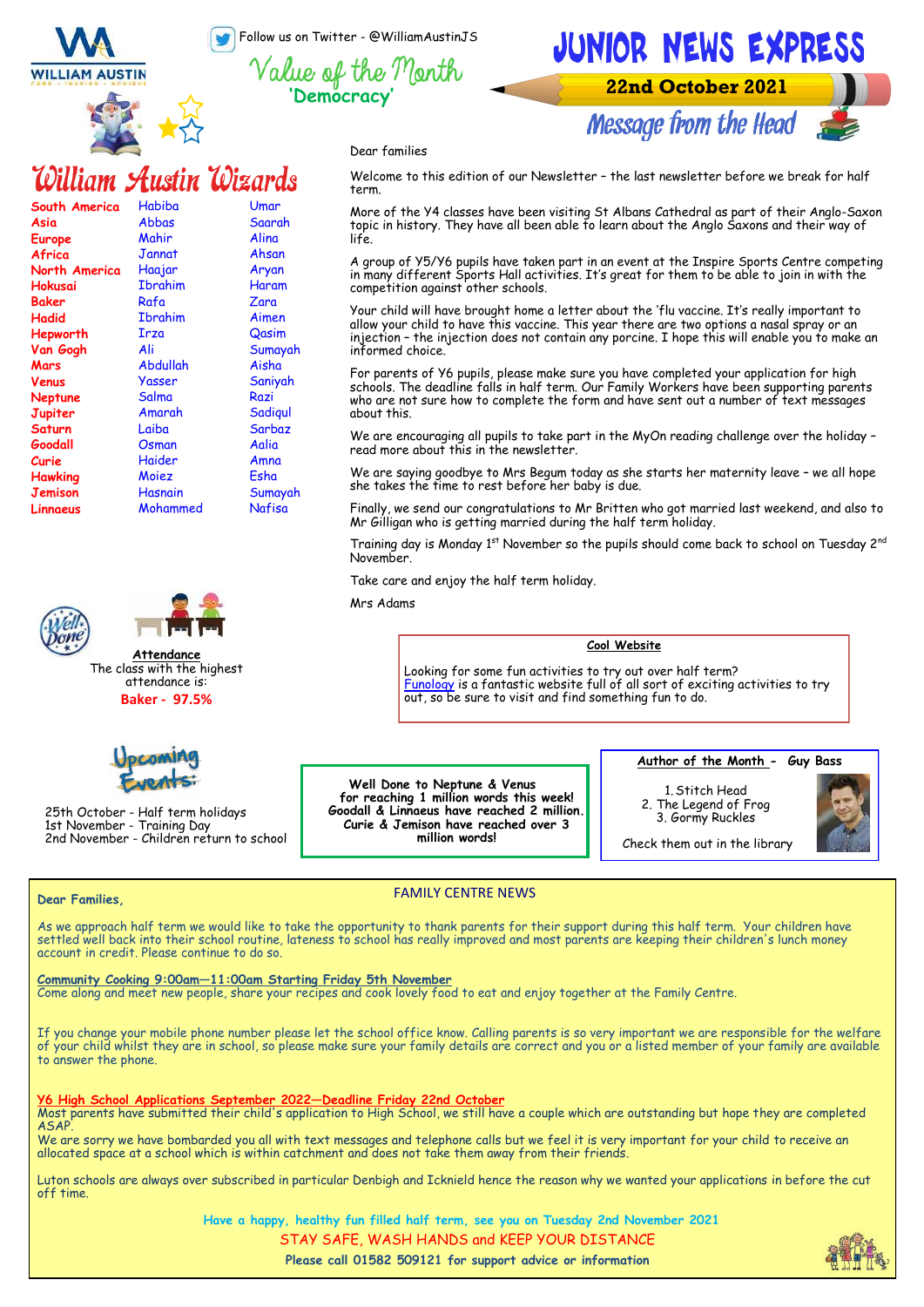

#### **Year 4 St Albans Cathedral**

Last week, we went to St Albans Cathedral as part of our History topic Anglo Saxons. First, we learnt about Anglo Saxon foods. We made butter and apricot jam. We even got to taste them. In the afternoon, we walked around the Cathedral and we learnt more about the Anglo Saxons. My favourite part was making the food. It was a great day. *Ibrahim (Hokusai)*

### **Enrichment & Wellbeing - Mr Ahmed**

William Austin is pleased to announce the successful start of its new Challenge Programme. With a rich variety of clubs running every single day, our children have the opportunity to hone their skills in areas such as times tables and handwriting, or more creative activities such as drawing or design and technology. It has been absolutely amazing to see such huge turnouts, with some clubs having children waiting outside or teachers having to create rotas so that everyone gets the chance to join in the fun. Along with this, our amazing PE department have organised clubs before, during and after school to ensure our children are super fit and work on vital skills such as communication and teamwork. Clubs at William Austin strive to be exciting, inclusive and inspiring for everyone. These clubs, classes and creative sessions provide fun ways for children to play, learn new skills and gain fresh experiences so please do encourage your children to attend at least once a week! **Value of the Month - Democracy**

The first democracy was developed in the Ancient Greek city of Athens many years ago. A group of people called The Council suggested laws.

The Assembly, which was made up of all citizens (women and slaves were not included) voted on whether the laws should or should not pass.

In addition, The Assembly elected some government leaders by writing the name of their favourite candidate on a stone or piece of wood. The candidate with the most votes won.

Other governments held elections throughout history. Often, however, strict rules limited who could vote. Today, according to the Democracy Index, there are 20 countries that are full democracies. Many additional countries are classified as "flawed democracies" by the Index.

#### **Year 3**

Year 3 have been busy thinking about the lives of the Windrush Generation this week as part of Black History Month. We explored the life of Floella Benjamin and focused on the feelings the people would have had coming to England. To finish our learning, we looked at how the Notting Hill Carnival celebrates Caribbean culture and the children made amazing carnival masks. During the half term break, please encourage your child to take part in the MyOn reading competition and Times Table Rockstars Battles. Have a lovely half term. *Miss Thingsaker & the Year 3 team* **Year 4**

Year 4 went on an education trip to St Albans Cathedral and had a fantastic time. They learnt many different facts about the Anglo Saxons and looked around the beautiful Cathedral. We are very pleased with the children as we were praised by the staff at the Cathedral as well as members of the public. In Maths, we have been adding and subtracting and children are becoming more confident. As we come to the end of this half term, I would like to thank parents for their continuous support. Please continue to support children with their reading and their half term projects. Have a lovely holiday. *Mrs Chowdhury and the Year 4 Team*

**Year 5** Year 5 delved deep into Black History Month- we've learnt all about the Windrush Generation and Mrs Parkes shared her family's experiences of the Windrush when they first arrived to the UK. We've also explored some amazing poetry by J Chambers and Langston Hughes and were inspired to write our own. Please do have an enjoyable half-term but encourage the children to participate in the MYOn competition as well the Times Tables Rock Stars Battles which will be live from Monday. Thank you for your support – have a restful break. *Mrs Hussain and the Year 5 Team*

#### **Year 6**

Year 6 marked Black History this year with a range of different lesson<del>s them</del>ed around the Windrush Generation. We made carnival-style masks, located Caribbean countries in atlases and wrote mini-monologues inspired by the book 'Coming to England'. Classes were visited by Mrs Yearwood-May who taught them about her ancestral home of St Vincent. In addition, we studied a range of Caribbean poetry, learning and performing 'Wha Me Mudda Do' by Grace Nichols. Well done to the fastest child from each Year 6 class who took part in a live times tables battle in the hall — you did great. Have a restful half term. *Mr Gilligan and the Year 6 team*